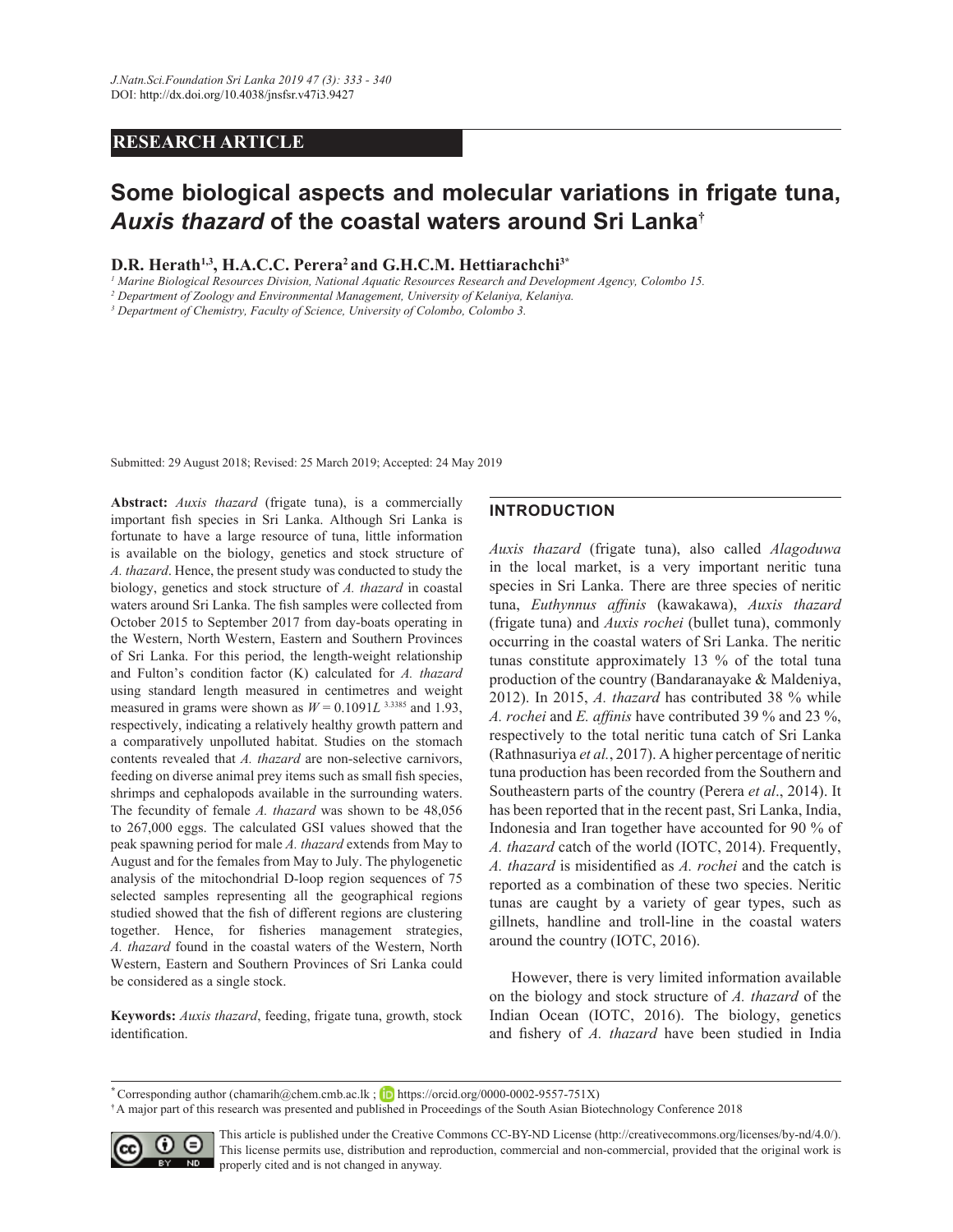(Ghosh *et al.*, 2012; Kumar *et al*., 2012a) and Indonesia (Noegroho *et al*., 2013; Hamidi *et al*., 2018). In addition, Johnson *et al*. (2015) have carried out biological and genetic studies on *A. thazard* and stated that a single stock of *A. thazard* exists throughout the Northern waters of Tanzania. Population genetic structures of different tuna species have been studied using various molecular markers. Kunal *et al*. (2013) have used the mitochondrial COI region to study the variations in *Thunnus albacares* (yellowfin tuna) in Indian waters, and mitochondrial D-loop sequencing has been the choice of marker for the study of longtail tuna in the Indo-Pacific basin (Willette *et al.*, 2015) and for the study of variations in *Auxis* species in the South China and Java Seas (Habib & Sulaiman,  $2016$ ). The phylogenetic relationship between five tuna species has been analysed using the mitochondrial D-loop sequences (Kumar *et al*., 2014), and the genetic stocks of skipjack tuna in the Northwestern Indian Ocean have been studied using mitochondrial DNA and microsatellites (Dammannagoda *et al.*, 2011).

 Although a few biological studies have been carried out in Sri Lanka on *A. thazard*, genetic studies have not yet been carried out. Hence, studying the biology, reproduction and genetic stock structure of *A. thazard* is very important as this information can be compared with the information available for the region to manage the stocks of this valuable commercial fishery resource.

# **METHODOLOGY**

## **Sample collection**

A total of 405 *A. thazard* fish samples were collected from the coastal areas of Chilaw and Kalpitiya in the Northwestern Province; Negombo and Beruwela in the Western Province; Dodanduwa, Galle, Weligama and Mirissa in the Southern Province and Trincomalee in the Eastern Province of Sri Lanka (Figure 1). Sampling was carried out from October 2015 to September 2017 from day-boats, which had gone to sea in the evening and returned the next day morning.

## **Morphological and biological analysis of** *A. thazard*

Biological analysis was carried out for the 405 *A. thazard* fish samples that were collected from all sampling locations. Weight to the nearest 0.1 g and standard length (SL) to the nearest 0.1 cm of the fish were recorded. The relationship between standard length and weight of the sampled fish was evaluated using the following equation:

$$
W = aL^b \qquad \qquad \dots (1)
$$

where,  $W$  is the body weight of the fish in g,  $L$  is the standard length in cm, *a* is the regression intercept and *b*  is the regression coefficient or slope of a plot of log W vs log L (Froese, 2006).

Fulton's condition factor  $(K)$  was estimated from the following relationship:

$$
K = 100W/L^3 \tag{2}
$$

in g (Sarkar *et al.*, 2013). where,  $L$  is the standard length in cm and  $W$  is the weight



**Figure 1:** Map of Sri Lanka showing the sampling locations

## **Feeding and spawning of** *A. thazard*

The *A. thazard* fish samples were dissected and the stomachs were weighed to the nearest 0.1 g. The stomachs were then cut open and according to the stomach fullness observed visually, it was categorised into 5 classes: full, three fourths (3/4) full, half (1/2) full, one fourth (1/4) full and empty. The prey items were separated to identify the different categories of food items (fish, crustaceans, cephalopods, etc.) that could be found within the stomach cavities. The weight of each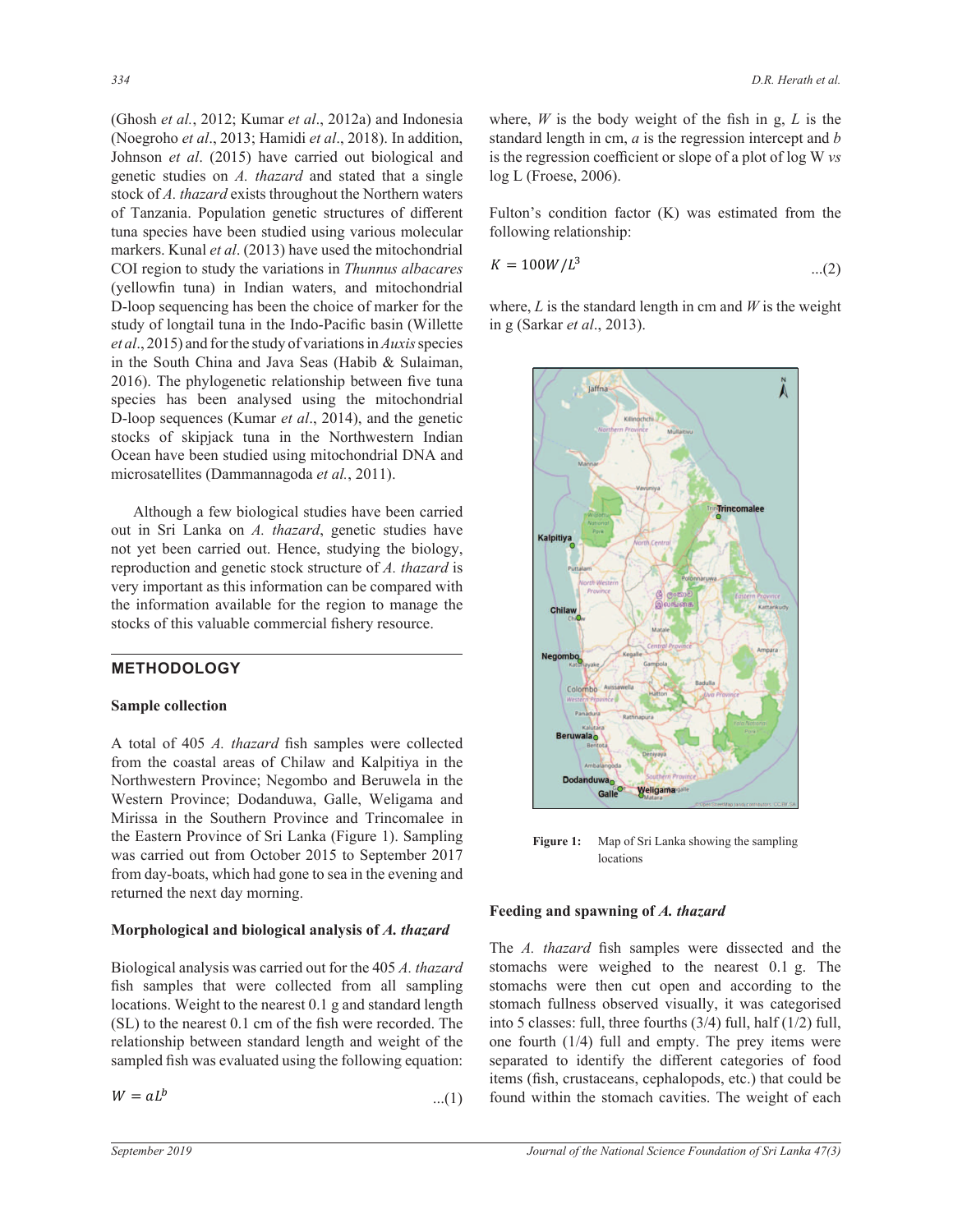category of prey item was recorded to the nearest 0.1 g (Hyslop, 1980). The gonads were analysed to determine the sex of each fish and the maturity stage was determined using a maturity scale (modified from Holden & Raitt, 1974) given in Table 1. The weight of the gonads and maturity stages were recorded. Fecundity was calculated by counting the number of eggs in a known quantity of preserved mature stage IV female gonads. Gonado somatic index (GSI) was calculated for male and female samples according to the following equation (Adebiyi, 2013):

Gonado somatic index (GSI) = 
$$
\frac{\text{Weight of gonad (g)}}{\text{Somatic weight of fish (g)}} \times 100
$$
...(3)

where, Somatic weight of fish  $=$  [total weight of fish  $-$ (gonad weight + stomach weight)] weighed in g.

Table 1: Maturity scale used for the identification of gonadal stages of male and female A. thazard (modified from Holden & Raitt, 1974).

|                                | Female                                                                             | Male                                                                                                                |  |
|--------------------------------|------------------------------------------------------------------------------------|---------------------------------------------------------------------------------------------------------------------|--|
| Stage I<br>(Immature)          | Very thin and translucent, tube-like,<br>reaching less than 1/3 of the body cavity | Very thin and translucent, elongated and flattened,<br>reaching less than 1/3 of the body cavity, whitish in colour |  |
| Stage II<br>(Maturing)         | More than 1/2 the body cavity, tube-like                                           | Elongated and flattened, whitish, more than 1/2 the<br>body cavity                                                  |  |
| Stage III<br>(Mature/ripening) | Reaching 2/3 of the body cavity, tube-like,<br>reddish in colour                   | Reaching 2/3 of the body cavity, elongated, cream coloured                                                          |  |
| Stage IV<br>(Ripe)             | Rounded, red in colour, large and full of eggs,<br>with superficial blood vessels  | Elongated, cream coloured with superficial red blood vessels                                                        |  |
| Stage V<br>(Spent)             | Reddish yellow, with remnants of eggs<br>visible, shrunken                         | Whitish and shrunken                                                                                                |  |

## **Molecular analysis of** *A. thazard*

Tissue samples of 75 randomly selected *A. thazard* samples collected from all the locations were used for total genomic DNA extraction using a standard phenol chloroform method (Green & Sambrook, 2012). The mitochondrial DNA D-loop region was amplified using primers from Kumar *et al*. (2012b) (NTDLF and NTDLR). The forward and reverse primer sequences were as follows:

NTDLF - 5'CCGGACGTCGGAGGTTAAAAT3' (forward) NTDLR - 5'AGGAACCAAATGCCAGGAATA3' (reverse)

PCR was carried out in 50  $\mu$ L reactions with 50 ng of the extracted genomic DNA, 2.5 units of Taq polymerase (Promega USA), 5.0 µL of  $10 \times PCR$ buffer,  $10 \mu L$  of  $10 \mu M$  forward and reverse primers,  $6.25$  µL of 2 mM dNTPs and of 3 µL of 25 mM

MgCl<sub>2</sub>. Forward and reverse sequences were obtained for each sample and the consensus sequences were derived by using BioEdit version 7.0.5.3. These sequences were used to confirm the identity of the fish species using NCBI blast facility. A maximum likelihood tree was created for 75 of these sequences using the Mega 7 software programme using a bootstrap value of 1000 to compare the origin of the different populations.

# **RESULTS AND DISCUSSION**

# **Length weight relationship and Fulton's condition factor K for** *A. thazard*

Length and weight parameters were measured for a total of 405 *A. thazard* fish samples collected from all the locations. Table 2 gives the mean values  $(\pm$  standard deviations) of the weight, standard length and K values for the samples collected from different locations. The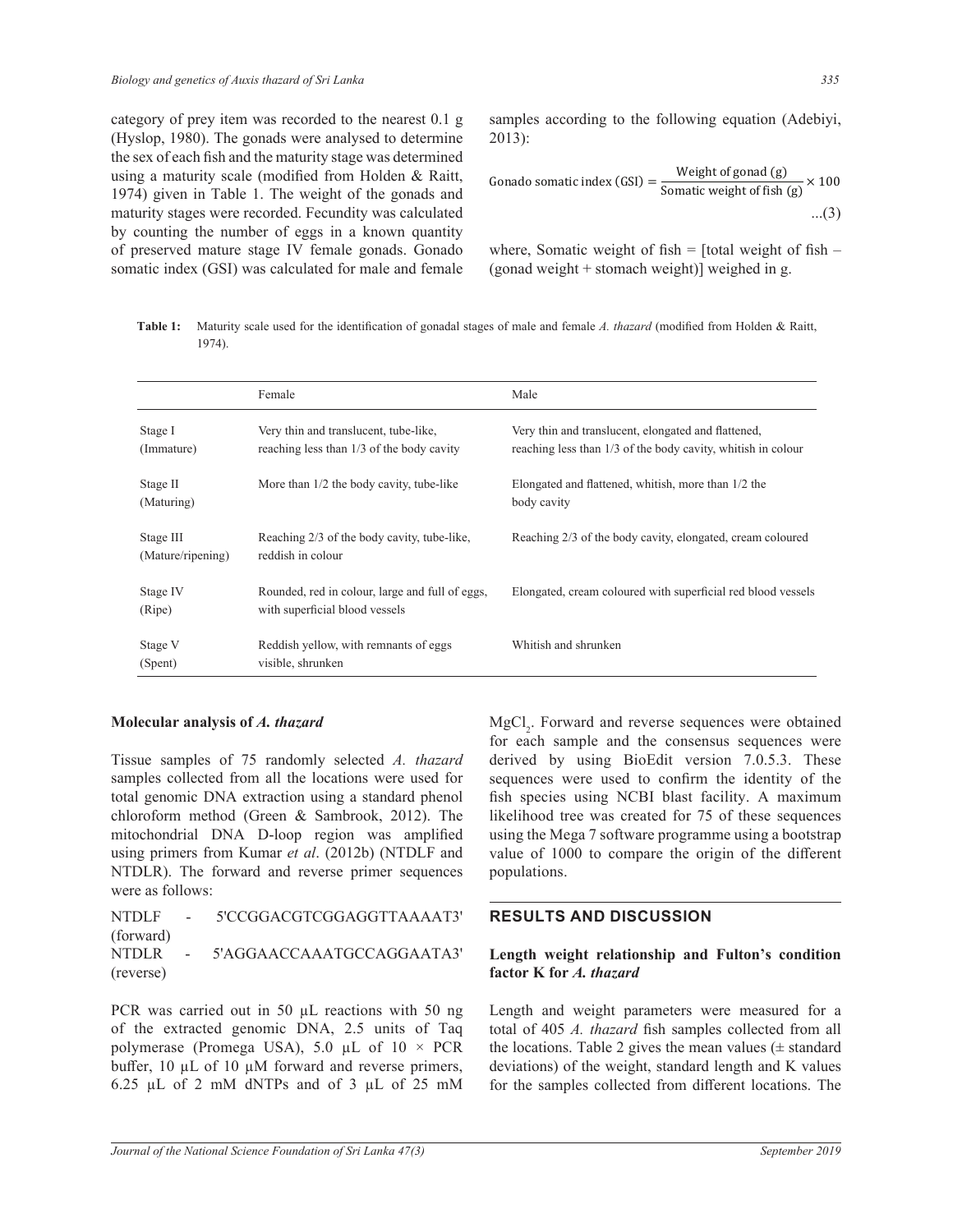highest mean weight and standard length was recorded from the Southern province and the highest K value was from the Western province. The standard length of the collected samples varied from 19.4 to 40.7 cm and the weight of the samples varied from 118.9 to 1430.9 g. The length range of the fish sampled in the present study is in congruence with the length range of *A. thazard* caught in the Indian Ocean, which has been reported as 20 cm *–* 50 cm (IOTC, 2016). The length weight relationship was represented by the equation  $W = 0.1091L$ <sup>3.3385</sup> obtained according to the LW relationship (Figure 2).

The length-weight relationship of a fish is important because it can be used in the estimation of growth with increases in length. The b value of the length-weight relationship equation is used to determine the type of somatic growth. The b value being 3.3385 in this study, FRUGHT SERVICE TO THE VEHICLOGIC DESCRIPTION OF THE THIND, showing a positive allometric growth pattern (Froese, 2006).



Figure 2: Length weight relationship for *A. thazard* 

The Fulton's condition factor K for the sampled *A. thazard* was 1.93. The K factor can be used for understanding the growth condition of the fish (Moutopoulos  $&$  Stergiou, 2002). A K value of more than 1 indicates a healthy condition while a value less than 1 indicates a poor condition (Hall & Van Den Avylle, 1986). In general, the higher the K value, the better is the physical condition of the fish (Froese, 2006). In the present study, the K value obtained for *A. thazard* is 1.93, confirming that the fish are comparatively healthy and that their physical condition is relatively good.

## **Feeding and spawning of** *A. thazard*

Feeding was evaluated according to Hyslop (1980) by the frequency of occurrence method. The percentage of each group of prey item was calculated to show the food preferences of the sampled fish. The analysis of *A. thazard* stomachs showed that 24 % of the fish stomachs were full and 19 %, 17 %, 24 %, 9 % and 6 % were three quarters full, half full, quarter full, one eighth full and empty respectively (Figure 3). This revealed that out of all the fish stomachs analysed, more than 90 % of them were at least one eighth full. To study the food habits and feeding habits of *A. thazard*, the stomach contents were examined. The results showed the presence of diverse prey items such as shrimps, small fish species, cephalopods and stomatopod larvae, indicating that *A. thazard* is a nonselective feeder and that the appetite of this fish could be satisfied by anything that is abundantly found in the surrounding environment. Further, the highest percentage (47.8 %) of prey items was crustaceans, including shrimps, crabs and stomatopod larvae (Figure 4). The next most abundant prey item was small fish  $(31.2 \%)$ , consisting of species such as *Amblygaster sirm*, *Sardinella*, and





**Figure 3:** Percentage fullness of stomachs of A. thazard **Figure 4:** Percentages of prey item categories in stomachs of A. thazard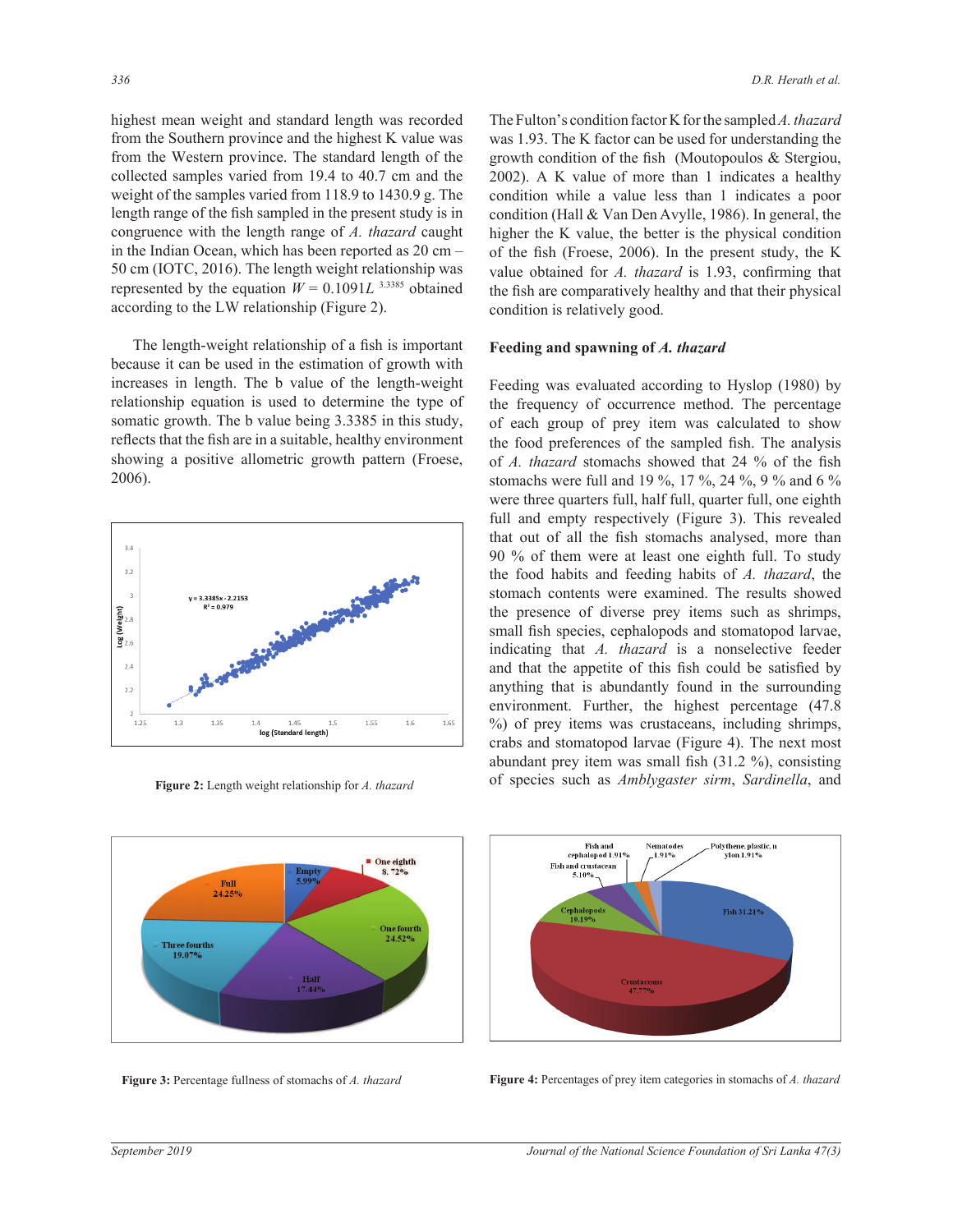lizardfish. Cephalopods hold the third place  $(10.2 \%)$ with cuttlefish and squid being present in the stomach content. Fish and crustaceans together could be seen in 5.1 % of the stomachs and fish and cephalopods together could be seen in 1.9 % of the stomachs. In addition to these,  $3$  fish stomachs (1.9%) contained nematode worms and 3 stomachs (1.9 %) contained plastic and polythene. A major proportion of all the stomachs analysed (55.4 %) contained totally digested food material, which could not be identified. The main prey items of A. thazard studied from the Sri Lankan waters are in accordance with the feeding patterns of *A. thazard* caught along the Indian coast (Rohit *et al*., 2017).

The *A. thazard* gonads were analysed to determine the sex and the maturity stage of each fish. Figure 5 shows the different maturity stages of the male and female A. thazard gonads identified according to the scale given in Table 1.

The GSI values calculated for the female fish show that the GSI peaked during the period May to July (Figure 6) and in males from May to August, indicating that their spawning season is during this period. The ovaries of mature females carrying eggs increase in size just before spawning and the GSI value decreases after spawning.



Figure 5: Different gonadal stages of male and female A. thazard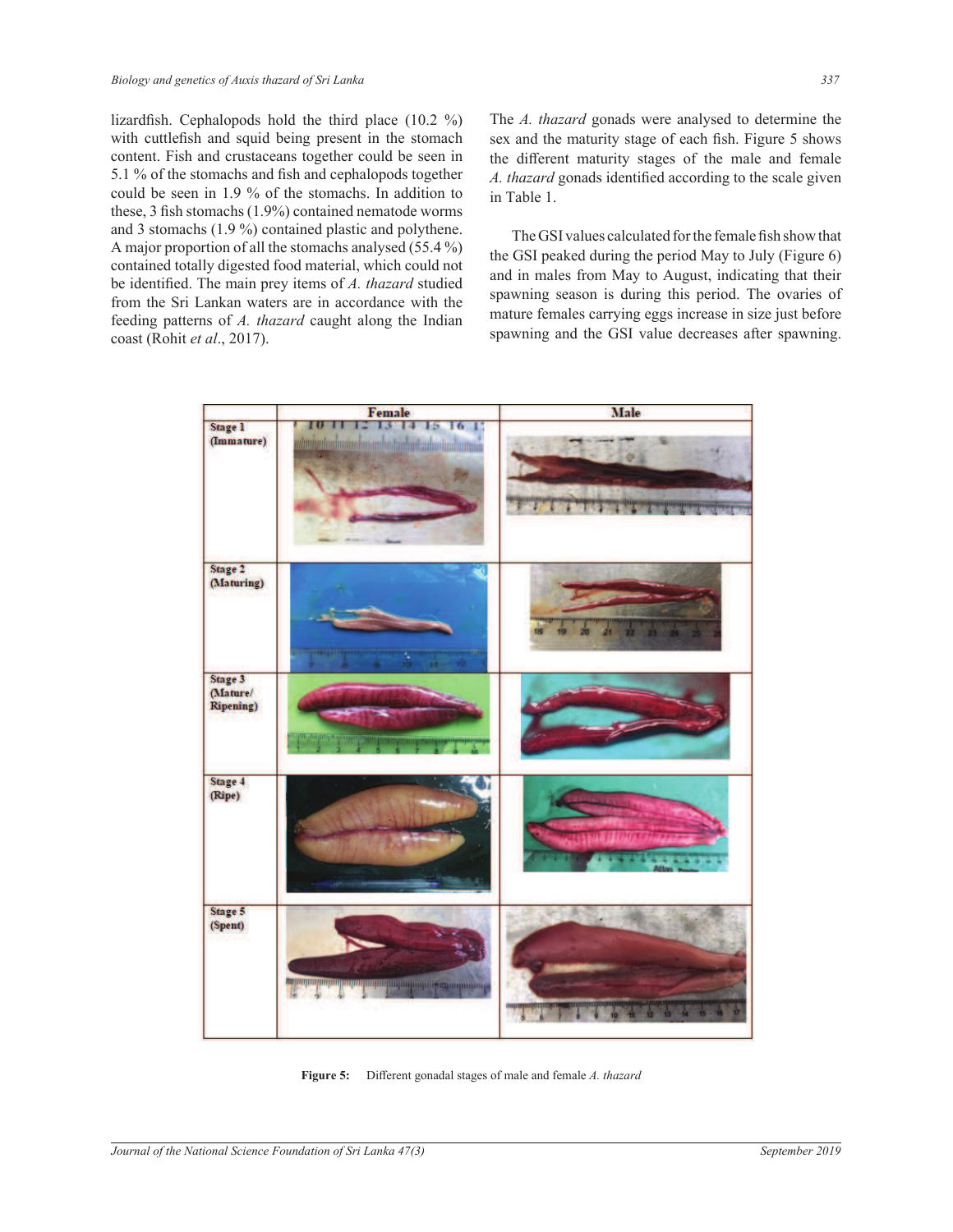|                       | Parameter           |                      |                     |
|-----------------------|---------------------|----------------------|---------------------|
|                       | Mean of weight      | Mean of standard     | K factor            |
| Province              | $\pm$ SD (g)        | length $\pm$ SD (cm) | mean $(\pm SD)$     |
| Northwestern Province | $597.41 \pm 402.63$ | $30.7 \pm 4.1$       | $1.8970 \pm 0.1875$ |
| Western Province      | $621.02 \pm 324.32$ | $30.6 \pm 5.1$       | $1.959 \pm 0.248$   |
| Southern Province     | $699.95 \pm 317.50$ | $32.2 \pm 4.7$       | $1.939 \pm 0.202$   |
| Eastern Province      | $492.01 \pm 396.63$ | $28.3 \pm 6.7$       | $1.880 \pm 0.118$   |
|                       |                     |                      |                     |

Table 2: Mean values (mean  $\pm$  SD) of weight, standard length and K factor for *A. thazard* of different provinces



**Figure 6:** Gonado-somatic index for male and female *A. thazard* 

The highest GSI values of male and female *A. thazard* being during the period May and August indicates that the species' spawning period is from May to August in the waters around Sri Lanka. However, IOTC (2016) has reported that the spawning period for the northern Indian Ocean frigate tuna species is from January to April. This deviation could be due to the variation in temperatures of the different areas of the Indian Ocean.

The fecundity of female *A. thazard* was shown to be 48,056 to 267,000 eggs. These results show that the fecundity of *A. thazard* is lower than shown in previous studies (Tampubolon *et al*., 2016), indicating that there could be variations in the nutritional status, salinity or the age of the fish collected.

#### **Molecular analysis of** *A. thazard*

The mitochondrial D-loop region of 75 randomly selected *A. thazard* samples collected from the coastal waters of the four provinces of Sri Lanka were amplified. The 500 bp fragments (Figure 7) were then sequenced (GenBank accession numbers MH557799 to



MH557821). The blasting of these sequences using the indicates that NCBI blast facility resulted in identity of the species y to August in with more than 97 % similarity.

orthern Indian These sequences were used for the maximum luary to April. This likelihood tree construction (Figure 8) and the results emperatures of showed that all the samples obtained from the different n. The regions are clustering together and can be considered as originating from one common stock.

> The knowledge about stock structure is very important in the management of fishery. When a single management plan is formulated for different populations, it is assumed that the stocks being managed comprise of a single stock. This is due to the reproductive potential, mortality and adaptations to exploitation, changing drastically for different populations (Kumar et al., 2012b). The phylogenetic analysis of the 75 sequences in this study showing the sequences of different regions being mixed within clusters indicates that the stocks of the different regions studied have all originated from one common stock, indicating that they can all be managed as one stock in the future.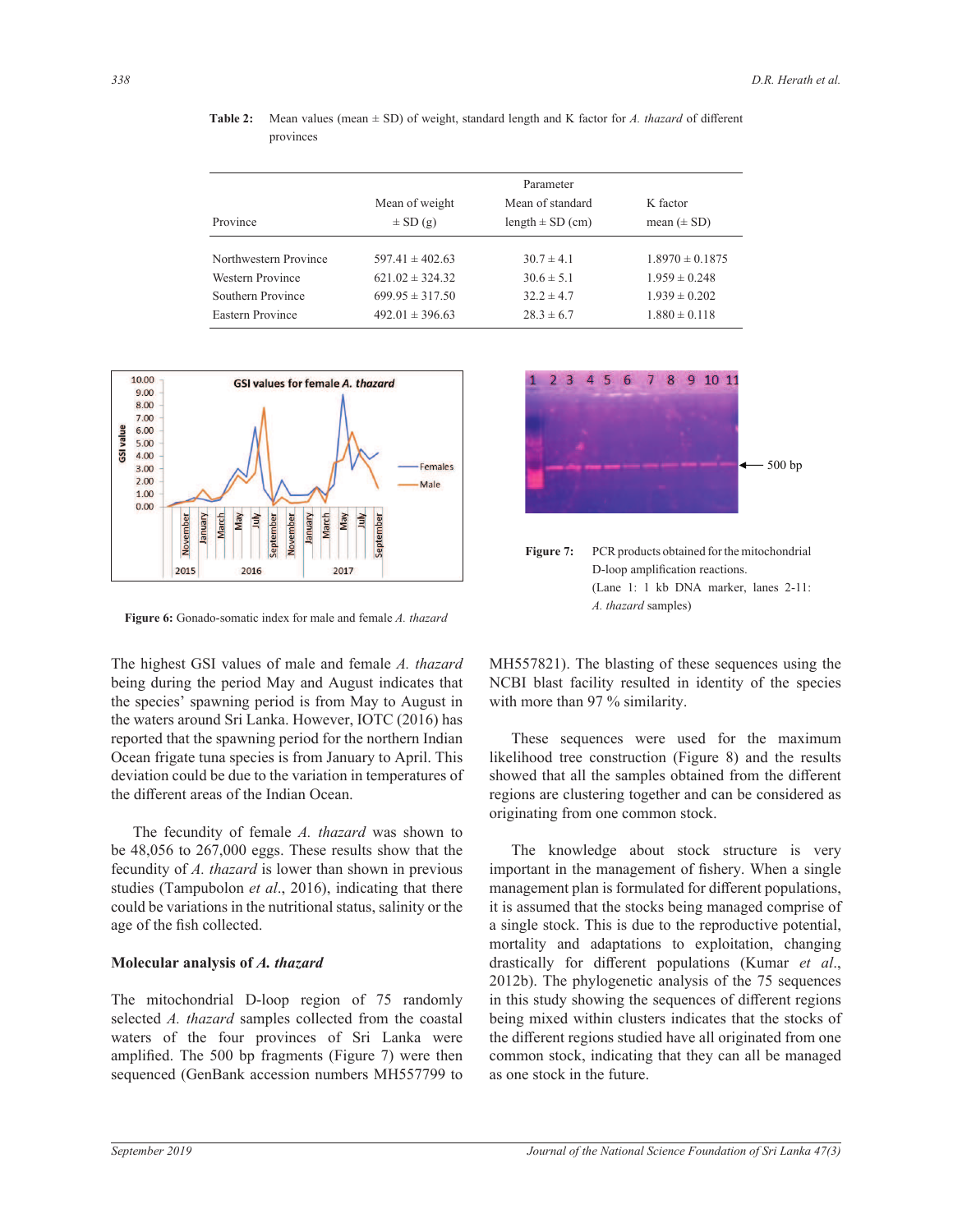## **CONCLUSIONS**

The frigate tuna found in the Sri Lankan coastal areas have a healthy growth pattern and live in an environment that is favourable for their growth. They are non-selective carnivorous feeders, feeding on a range of prey items available in the environment. The spawning season of



**Figure 8:** Maximum likelihood tree for the 75 mitochondrial D-loop region sequences (BER-Beruwela; CHI-Chilaw; KAL-Kalpitiya; NEG-Negombo; SOU-South samples from Dodanduwa, Galle and Mirissa and TRI-Trincomalee)

A. thazard in the Sri Lankan coastal areas is from May to August. Molecular analysis revealed that individuals of *A. thazard* investigated from different regions of the country appear to belong to the same stock.

#### **Acknowledgements**

This work was supported by the National Aquatic Resources Research and Development Agency (NARA), Sri Lanka. The authors would like to thank Dr R.P.P.K. Jayasinghe and Mr. R.A.M. Jayathilake for collecting samples from Kalpitiya and Trincomalee. Laboratory assistance given by V.K. Ranasinghe and G. Amarakoon is greatly appreciated.

#### **REFERENCES**

- Adebiyi F.A. (2013). The sex ratio, gonadosomatic index, stages of gonadal development and fecundity of Sompat Grunt, Pomadasys jubelini (Cuvier, 1830). Pakistan *Journal of Zoology* 45(1): 41–46.
- Bandaranayake K.H.K. & Maldeniya R. (2012). A review on neritic tuna resources in Sri Lanka. *Proceedings of the 2<sup>nd</sup> Working Party on Neritic Tunas.* IOTC-2012-WPNT02-09. Rev 1. Available at http://iotc.org/sites/default/  $files/documents/procedureedings/2012/wpnt/IOTC-2012-$ *WPNT02-09%20Rev 1.pdf*
- Cortés E. (1997). A critical review of methods of studying fish feeding based on analysis of stomach contents: application to elasmobranch fishes. Canadian Journal of Fisheries and *\$TXDWLF6FLHQFHV* **54**: 726–738. DOI: https://doi.org/10.1139/f96-316
- Dammannagoda S.T., Hurwood D.A. & Mather P.B. (2011). Genetic analysis reveals two stocks of skipjack tuna (*Katsuwonus pelamis*) in the northwestern Indian Ocean. *Canadian Journal of Fisheries and Aquatic Sciences* 68(2): 210–223.

DOI: https://doi.org/10.1139/F10-136

- Froese R. (2006). Cube law, condition factor and weight-length relationships: history, meta-analysis and recommendations. *Journal of Applied Ichthyology* 22(4): 241–253. DOI: https://doi.org/10.1111/j.1439-0426.2006.00805.x
- Ghosh S. *et al*. (11 authors) (2012). Fishery, population dynamics and stock structure of frigate tuna *Auxis thazard* (Lacepede, 1800) exploited from Indian waters. *Indian Journal of Fisheries* **59**(2): 95–100.
- Green M.R. & Sambrook J. (2012) *Molecular Cloning: A* Laboratory Manual, 4<sup>th</sup> edition. Cold Spring Harbor Laboratory Press, Cold Spring Harbour, New York, USA.
- Habib A. & Sulaiman Z. (2016). Phylogenetic and morphometric relationships between two species of genus *Auxis* from the South China Sea and Java Sea. Acta Oceanologica Sinica **35**(10): 76–82.
	- DOI: https://doi.org/10.1007/s13131-016-0915-9
- Hall G.E. & Van Den Avylle M.J. (eds) (1986). *Reservoir Fisheries Management: Strategies for the 80's.* Southern Division, American Fisheries Society. Bethesda, USA.